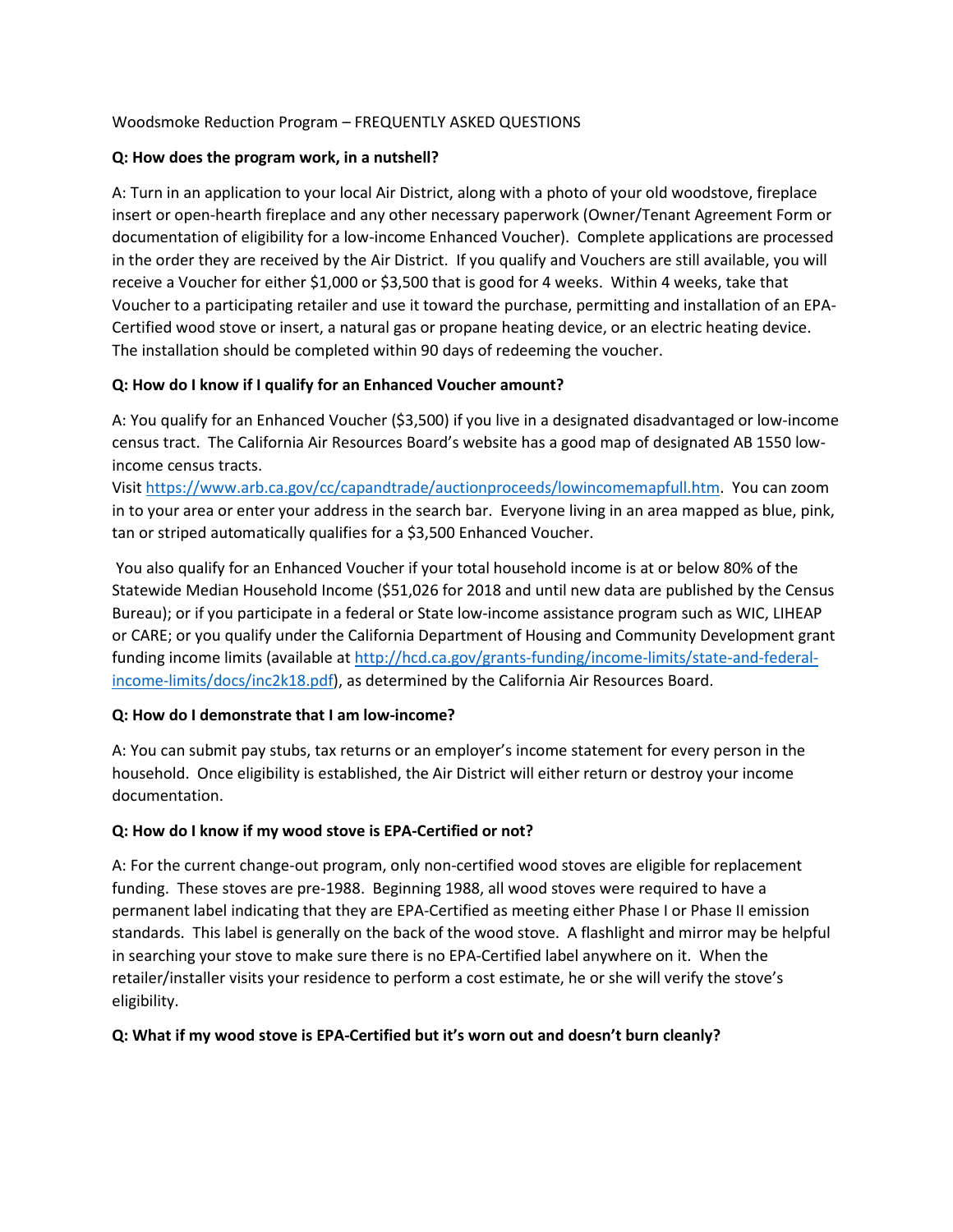A: Unfortunately, only stoves that were never EPA-Certified are eligible for funding through the current program. The air districts hope that future year programs will be able to fund change-outs of worn out Certified wood stoves.

## **Q: How do I submit my application packet?**

A: You may mail, email or hand-deliver your packet.

## **Q: Who is eligible to participate?**

A: Anybody in a participating county who maintains a residence and uses an old, non-EPA Certified (pre-1988) wood stove or fireplace as a primary source of heat.

## **Q: How do you define a "primary source of heat"?**

A: If you use your old wood heating device for at least half of your home heating, it is considered a primary source of heat. Documentation may be required (see next question).

## **Q: How can I document that I use wood as a primary source of heat?**

A: Air districts and retailers are required to verify that your old wood-fired heating device is eligible for replacement funding, which includes making a reasonable effort to ensure that it is used as a primary source of heat, or else program funding is placed in jeopardy. There are several ways to document that you heat primarily with wood. If your wood heating device is your only source of heat (excluding small, electric space heaters), then it is obvious. However, if you also have another heat source, such as an electric, propane or natural gas heating device, more detailed documentation may be required by your air district.

Ways you can substantiate your statement that you use primarily wood for heat are many and various, and may include one or more of the following: receipts from purchasing firewood; photos of your wood storage area; utility bills showing less than a 25% increase during winter months versus during summer months; a signed statement from your firewood dealer that you have purchased at least 2 cords of wood in a year; a photo of your firewood cutting/splitting area showing heavy usage; signed statements from neighbors; receipts for chainsaw repair and maintenance, bar and chain oil or new chains for your chainsaw; a firewood cutting permit; and receipts from a chimney sweeping service. You do not have to demonstrate that wood is a primary heat source for your application to be deemed complete, but please be prepared to provide evidence to support your claim that your wood-fired heating device is a primary source of heat in case your air district asks for such documentation.

#### **Q: Are mobile homes and vacation homes eligible?**

A: Yes, as long as the device being replaced is a non-EPA Certified wood stove, fireplace insert or openhearth fireplace that is used as a primary source of heat. For a mobile home, please contact your Air District – additional information is needed.

# **Q: I live in an area that already has a local wood stove change-out incentive program. Can I doubledip and take advantage of both programs?**

A: This depends on your local Air District's policy and the policy of the other change-out program administrator.